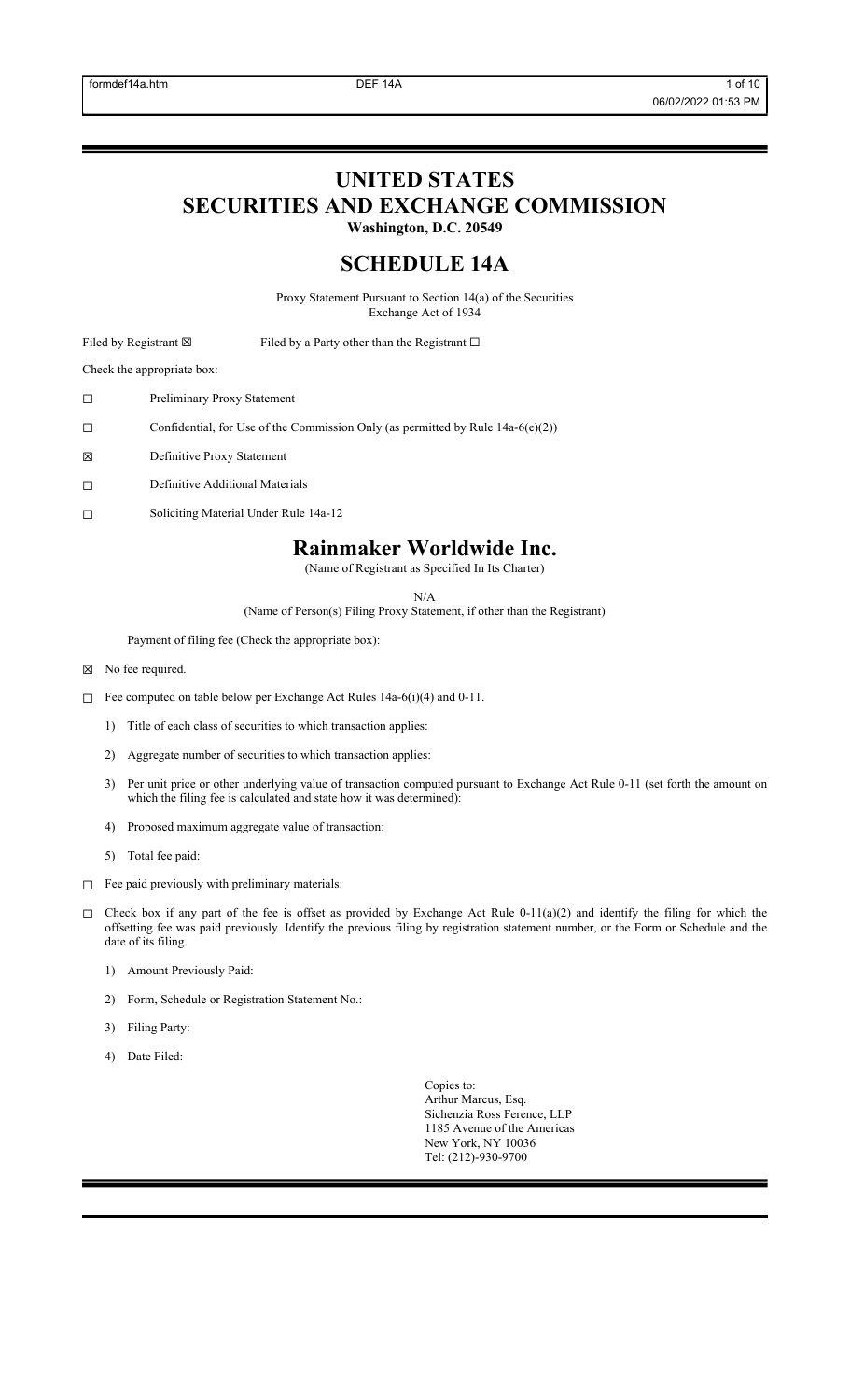#### **RAINMAKER WORLDWIDE INC.** 271 Brock Street Peterborough Ontario, Canada K9H 2P8

June 4, 2022

#### To Our Stockholders:

On behalf of the Board of Directors of Rainmaker Worldwide Inc. (the "Company", or "RAKR"), I cordially invite you to attend a Special Meeting (the "Special Meeting") of Stockholders to be held on June 29, 2022, at 12 pm, Eastern Daylight Savings Time ("EDT"). We plan to conduct the Special Meeting in virtual-only ("virtual") format. Registration to attend the Special Meeting is now open. You can register via this link https://audience.mysequire.com/webinar-view?webinar\_id=cd01eb30-f9f1-4505-9fad-46fd1202e34f. Voting will take place by proxy. To vote you will need to have your control number that is included on your proxy card. You may be eligible to vote online. Such eligibility is defined along with other voting methods in the Proxy Statement.

At the Special Meeting, the Company's stockholders will be asked:

To approve the increase in authorized common stock to 500 million from the current 200 million and the establishment of one million preferred shares.

The foregoing item of business is described more fully in the accompanying Proxy Statement. The Board of Directors is not aware of any other business to come before the Special Meeting.

#### **Record Date**

The Board of Directors set May 5, 2022, as the record date for the Special Meeting. Only holders of record of our Common Stock as of close of business on May 5, 2022, will be entitled to notice of Special Meeting, and to vote, and for any postponements or adjournments thereof.

#### **Virtual Format**

In view of potential adverse issues arising from the public health impact of COVID-19, and the global nature of the RAKR shareholder base the Special Meeting will be held in virtual format via live audio webcast online using this https://audience.mysequire.com/webinar-view?webinar\_id=cd01eb30-f9f1-4505-9fad-46fd1202e34f or by phone using the dial-in details below. Shareholders will not be able to attend the Special Meeting in person at a physical location.

#### **Participation**

In order to participate in the Special Meeting, shareholders must register by following this https://audience.mysequire.com/webinar-view?webinar\_id=cd01eb30-f9f1-4505-9fad-46fd1202e34f. Registration is open now and will remain open until meeting time. You will need to have an email address to register. Once registered, the shareholder will receive a reminder email two days before the meeting and again the day of the meeting. Shareholders will be able to listen from their home or from any location by phone or by computer.

#### **Your Vote is Important**

Our Board of Directors unanimously recommends that you vote "**FOR**" the proposals. Please vote promptly by signing, dating and returning the enclosed proxy card or by voting online. You can vote online at https://ipst.pacificstocktransfer.com/pxlogin/ as soon as you receive your proxy card or by returning the completed card by mail. If you hold your stock in a brokerage account, you must contact the broker for assistance for voting your shares. Follow the instructions to vote provided by that broker.

REGARDLESS OF WHETHER YOU PLAN TO ATTEND THE SPECIAL MEETING VIRTUALLY, I URGE YOU TO VOTE ONLINE, OR BY MAIL EARLY AND PRIOR TO THE MEETING TO ENSURE YOUR VOTE IS COUNTED.

Cordially,

#### **RAINMAKER WORLDWIDE INC.**

Michael O'Connor Chairman and Chief Executive Officer

 $\mathfrak{D}$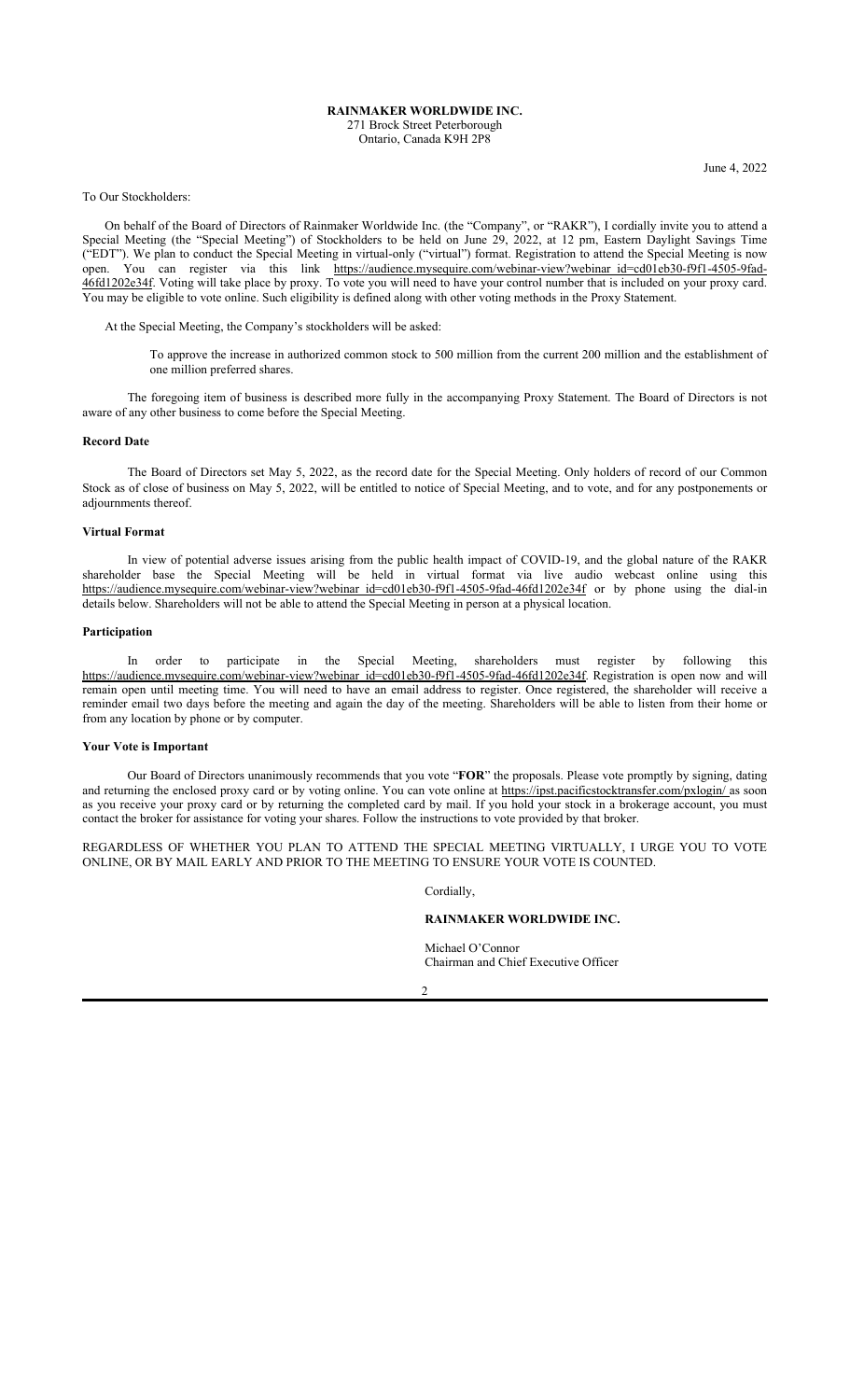#### **RAINMAKER WORLDWIDE INC.** 271 Brock Street, Peterborough, Ontario, Canada K9H 2P8

## **Notice of Special Meeting of Stockholders**

**To Be Held on June 29, 2022**

To Our Stockholders:

**NOTICE IS HEREBY GIVEN** that the Special Meeting of Stockholders (the "Special Meeting"), of Rainmaker Worldwide Inc. (the "Company" or "RAKR") will be held on June 29, 2022, at 12:00 pm., Eastern Daylight Savings Time ("EDT"), in virtual format via this https://audience.mysequire.com/webinar-view?webinar\_id=cd01eb30-f9f1-4505-9fad-46fd1202e34f for the following purposes:

To approve the increase in authorized common stock to 500 million from the current 200 million and the establishment of one million preferred shares.

You are requested to vote online via https://ipst.pacificstocktransfer.com/pxlogin/ or, if your shares are held by a broker, bank or in trust, then please contact your broker for assistance for voting your shares. Follow the instructions to vote provided by that broker.

Any shareholder of record who submits a proxy card retains the right to revoke such proxy card by:

(i) submitting a written notice of such revocation to the Secretary of the Company so that it is received no later than 5:00 p.m. (EDT) June 27, 2022; (ii) submitting a duly signed proxy card bearing a later date than the previously signed and dated proxy card to the Secretary of the Company so that it is received no later than 5:00 p.m. (EDT) June 27, 2022.; or (iii) attending the Special Meeting and voting thereat the shares represented by such proxy card. Attendance at the Special Meeting will not, in and of itself, constitute revocation of a completed, signed and dated proxy card previously returned. All such later-dated proxy cards or written notices revoking a proxy card should be sent to 271 Brock Street, Peterborough, Ontario Canada K9H 2P8 Attention: Secretary. If you hold shares in street name, you must contact the firm that holds your shares to change or revoke any prior voting instructions.

Please read carefully the enclosed Proxy Statement which explains the proposal being considered by you and acted upon at the Special Meeting.

The Company's Board of Directors (the "Board of Directors") has fixed the close of business on May 5, 2022, as the record date for the determination of holders of record of the Company's common stock entitled to notice of, and to vote on or before the Special Meeting. A list of shareholders of record of the Company as of the record date will remain open for inspection during the Special Meeting until the closing of the polls thereat.

We hope you will vote as soon as possible online or by returning your completed proxy card by mail. You may vote over the internet by following the link above or, by completing the proxy card and mailing to the address contained therein.

By Order of the Board of Directors

Name:Michael O'Connor Title: Chairman and Chief Executive Officer

**June 4, 2022**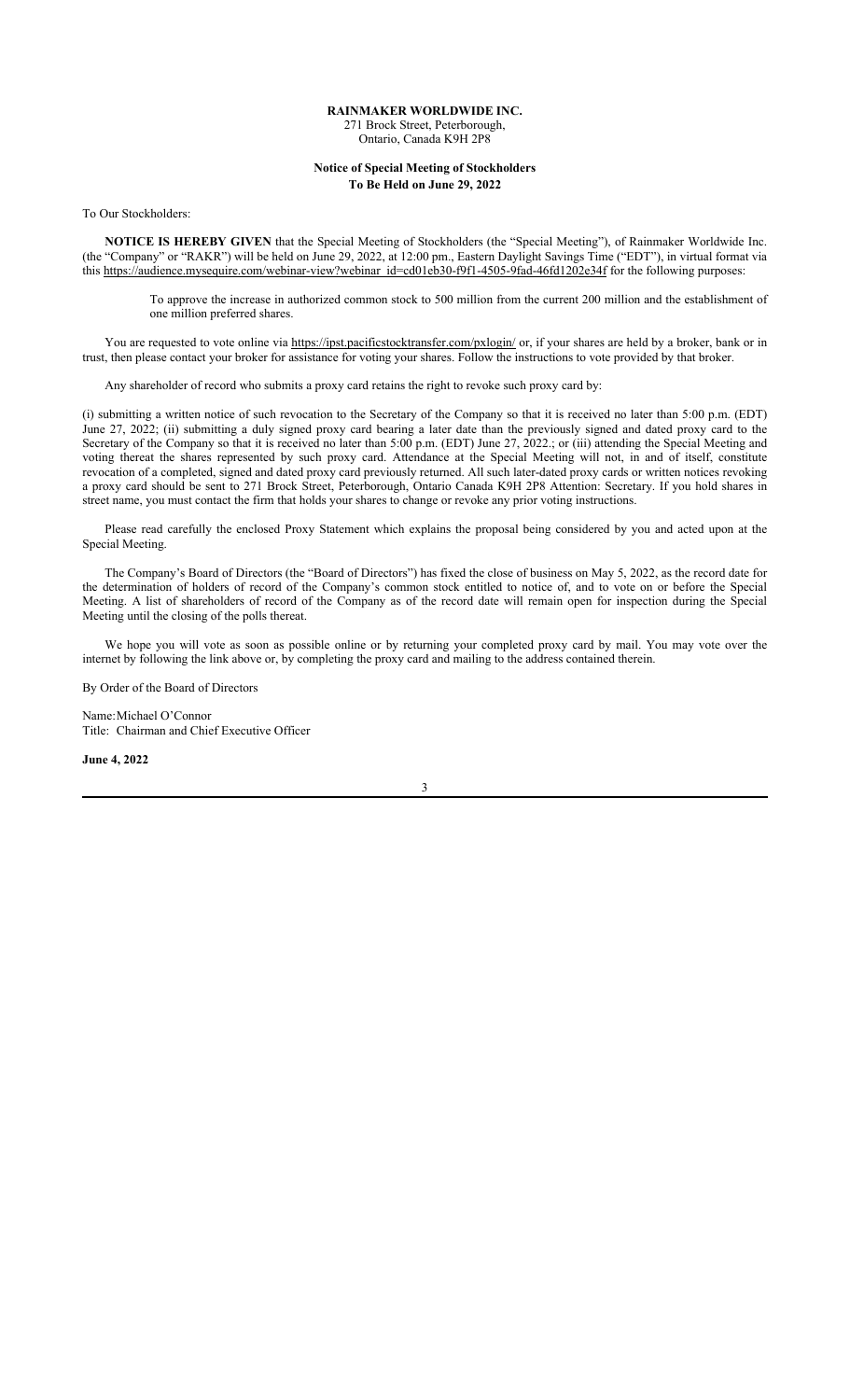## **RAINMAKER WORLDWIDE INC.**

271 Brock Street, Peterborough Ontario Canada K9H 2P8

## **PROXY STATEMENT**

## **SPECIAL MEETING OF STOCKHOLDERS**

**TO BE HELD ON June 29, 2022**

## **TABLE OF CONTENTS**

| PROXY SOLICITATION AND GENERAL INFORMATION                                                                                 | 5        |
|----------------------------------------------------------------------------------------------------------------------------|----------|
| <b>QUESTIONS AND ANSWERS</b>                                                                                               | 5        |
| PROPOSAL TO APPROVE INCREASE AUTHORIZED CAPITAL AND ESTABLISHMENT OF<br><b>PREFERRED STOCK</b>                             | 9        |
| Description of the Proposed Change in Authorized Capital<br>Reasons for the Change in Authorized Capital                   | 9<br>9   |
| Consequences of the Change in Authorized Capital<br>Required Stockholder Vote and Recommendation of Our Board of Directors | 9<br>9   |
| <b>BENEFICIAL OWNERSHIP OF COMPANY COMMON STOCK BY DIRECTORS, OFFICERS AND</b>                                             |          |
| <b>PRINCIPAL STOCKHOLDERS</b>                                                                                              | 10       |
| <b>CERTAIN RELATIONSHIPS AND RELATED TRANSACTIONS</b><br><b>WHERE YOU CAN FIND MORE INFORMATION</b>                        | 10<br>10 |
| 4                                                                                                                          |          |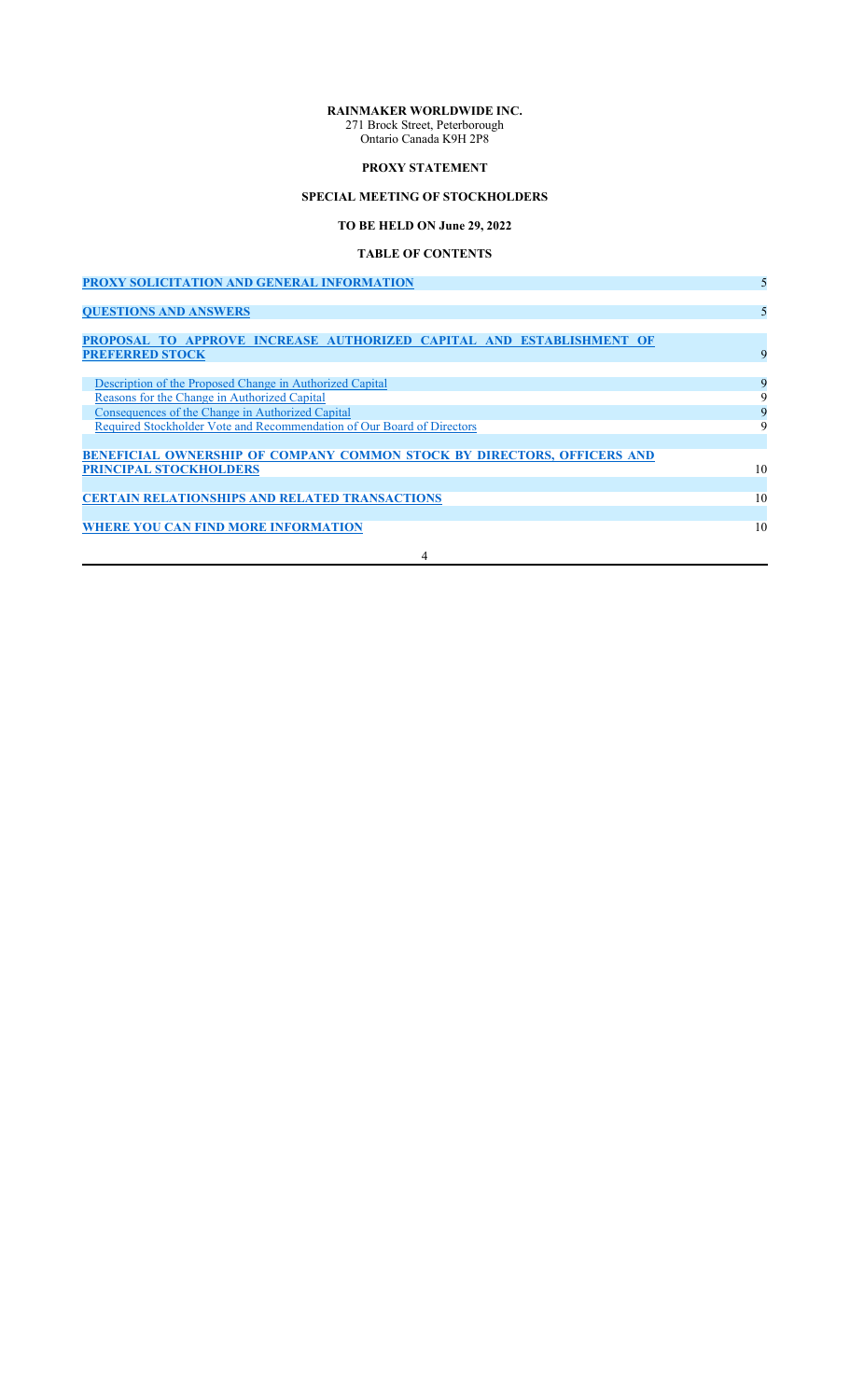#### **Proxy Solicitation and General Information**

This Proxy Statement and the enclosed form of proxy card (the "Proxy Card") are being furnished to the holders of common stock, 0.001 value per share, of Rainmaker Worldwide Inc, a Nevada corporation (which is sometimes referred to in this Proxy Statement as "The Company," "RAKR," "we," "us" or "our"), in connection with the solicitation of proxies by our Board of Directors for use at the Special Meeting of Stockholders to be held on June 29, 2022, at 12:00 pm., EDT, in virtual format via this https://audience.mysequire.com/webinar-view?webinar\_id=cd01eb30-f9f1-4505-9fad-46fd1202e34f. Accordingly, we encourage stockholders to vote either online or by mailing their proxy card as described throughout this document and in the case your shares are held with a brokerage, please follow the brokers' instructions on the ways that are available to you to vote.

In addition, stockholders may submit questions to info@rainmakerww.com 15 days prior to the date of the meeting using the subject line "Rainmaker Special Meeting". There is no limit on how many questions a shareholder may submit, but every shareholder has one email to use with a character limit of 4,000.

You will need to have your control number that is included on your proxy card to vote. Voting can begin as soon as the Shareholder receives the Proxy Card either by online voting or by filling out the Proxy Card and following mailing instructions on the card or the instructions from the broker, depending on how the shares are held. Shareholders will be able to listen to the Special Meeting from their home or from any location by dialing into the meeting or by registering and attending online via the https://audience.mysequire.com/webinar-view?webinar\_id=cd01eb30-f9f1-4505-9fad-46fd1202e34f. This Proxy Statement and the accompanying Notice of Special Meeting of Shareholders and proxy will be first sent or given on or about June 4, 2022.

At the Special Meeting, stockholders will be asked:

To approve the increase in authorized common stock to 500 million from the current 200 million and the establishment of one million preferred shares.

The Board of Directors has fixed the close of business on May 5, 2022, as the record date for the determination of stockholders entitled to vote and to receive notice of the Special Meeting. Each such stockholder will be entitled to one vote for each share of common stock held on the matter to come before the Special Meeting and may vote according to the process outlined above (see Q&A below for more details).

#### **Questions and Answers**

*The following are questions that you, as a stockholder of the Company, may have about the Special Meeting, the proposals being considered at the Special Meeting, as applicable, and brief answers to those questions. These questions and answers may not address all questions that may be important to you as a stockholder of the Company. We encourage you to read carefully the more detailed information contained elsewhere in this proxy statement.*

#### *Q1: Why am I receiving this proxy statement?*

A1: These proxy materials describe the proposal the Company would like you to vote in the affirmative and to give you information on the proposal so that you can make an informed decision. We are furnishing our proxy materials to all stockholders of record entitled to vote at the Special Meeting. As a stockholder, you are invited to attend the virtual Special Meeting and are entitled and requested to vote on the proposal described in this proxy statement.

#### *Q2: When and where is the Special Meeting?*

A2: The Meeting will take place on June 29, 2022, starting at 12:00 pm, EDT. Given the standard nature of the proposal, we have allotted 30 minutes for the meeting which will end at 12:30pm, EDT. You may attend the virtual Special Meeting by registering via this https://audience.mysequire.com/webinar-view?webinar\_id=cd01eb30-f9f1-4505-9fad-46fd1202e34f. To vote your shares, login to https://ipst.pacificstocktransfer.com/pxlogin/ with your control number that is included on your Proxy Card any time after June 6, 2022. Shareholders will be able to listen to the meeting, from their home or from any location via dial-in or internet connection through the https://audience.mysequire.com/webinar-view?webinar\_id=cd01eb30-f9f1-4505-9fad-46fd1202e34f.

#### *Q3: Who is entitled to vote at the Special Meeting?*

A3: Only stockholders who our records show owned shares of our common stock as of the close of business on May 5, 2022, which is the record date for the Special Meeting (the "Record Date"), may vote their common stock either online or by following your broker's instructions. You will have one vote for each share of the Company's common stock that you owned as of the Record Date. On the Record Date, we had 144,354,957 shares of common stock outstanding.

#### *Q4: How are votes counted?*

- A4: Each share of our common stock entitles its holder to one vote per share.
- *Q5: What am I being asked to vote on?*
- A5: You will be voting on the following proposal.

To approve the increase in authorized common stock to 500 million from the current 200 million and the establishment of one million preferred shares.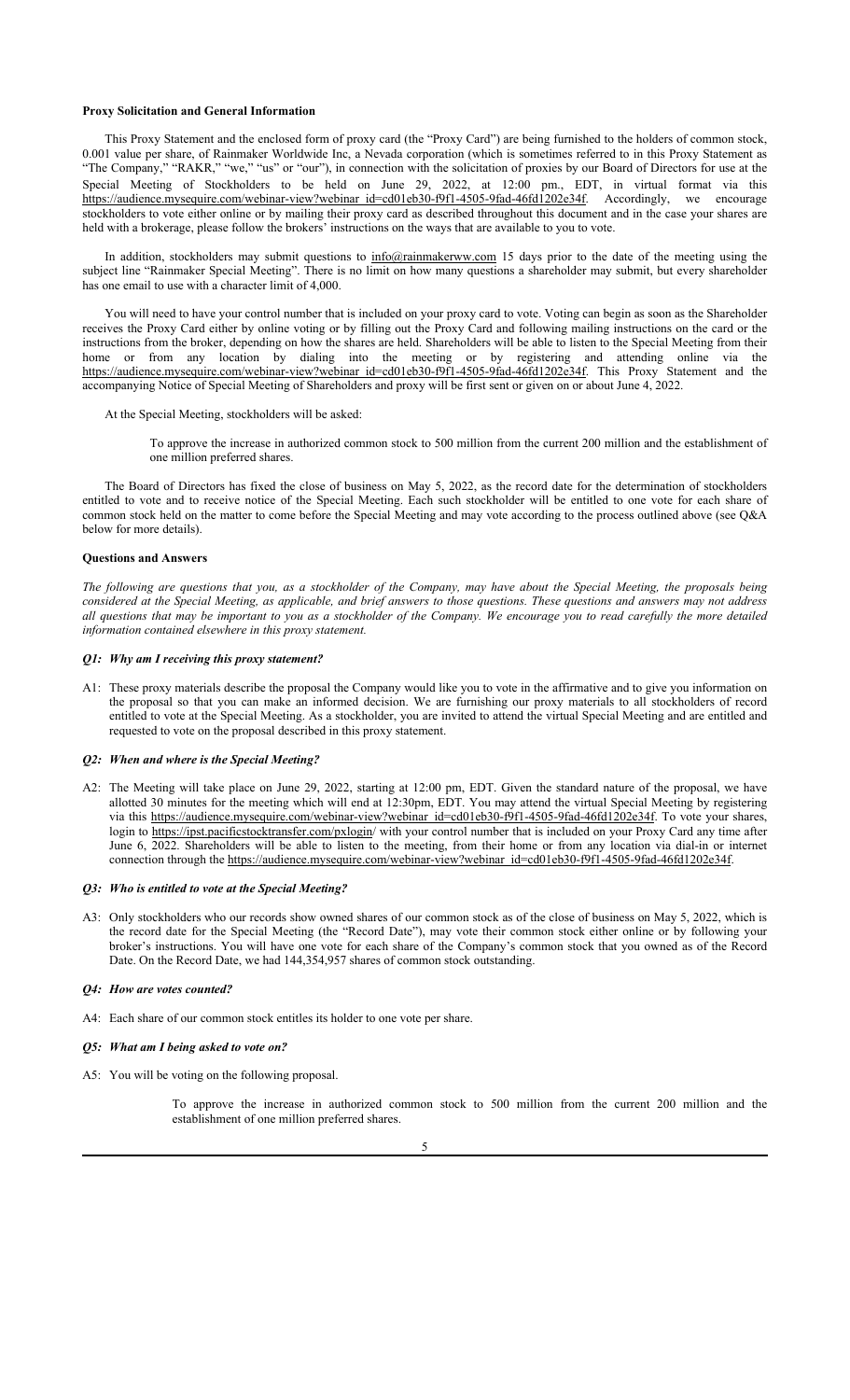#### *Q6: How does the Company's Board of Directors recommend that I vote on the proposal set forth in the Notice of Special Meeting of Stockholders and the Proxy Statement?*

- A6: Our Board of Directors recommends that you vote "FOR" the proposal set forth in the Notice of Special Meeting of Stockholders and the Proxy Statement as it is critical to give the Executive Management the tools they need to grow the company through organic growth and acquisitions of companies with complementary technologies and sales strategies.
- *Q7: Do I have dissenters' rights if I vote against the proposals?*
- A7: No.

#### *Q8: What do I need to do now?*

A8: We encourage you to read this entire proxy statement, and the documents we refer to in this proxy statement. Then complete, sign, date and return the enclosed proxy card, as promptly as possible, in the accompanying reply envelope or grant your proxy electronically over the Internet through https://ipst.pacificstocktransfer.com/pxlogin/, so that your shares can be voted at the Special Meeting. If you hold your shares in "street name," i.e., through your broker, banker or nominee, please refer to the voting instruction forms provided by your broker. We advise you contact your broker well in advance to get these instructions as sometimes banks are delayed in sending out materials.

#### *Q9: What quorum is required for the Special Meeting?*

A9: A quorum will exist at the Special Meeting if the holders of record of a majority of the issued and outstanding shares of the Company's common stock are present in virtual format or by proxy. Shares of the Company's common stock that are voted to abstain are treated as shares that are represented at the Special Meeting for purposes of determining whether a quorum exists.

#### *Q10:Who will tabulate the votes?*

A10: The Company has designated a representative of Pacific Stock Transfer Company to tabulate the votes.

#### *Q11:What vote is required in order for the proposal to be approved?*

A11: The following table sets forth the required vote for the proposal:

| <b>Proposal</b>                                              | <b>Required Vote</b>                                      |  |  |
|--------------------------------------------------------------|-----------------------------------------------------------|--|--|
| Increase in Authorized Shares and Establishment of Preferred | Majority of the outstanding shares of common stock of the |  |  |
| shares.                                                      | Company                                                   |  |  |

6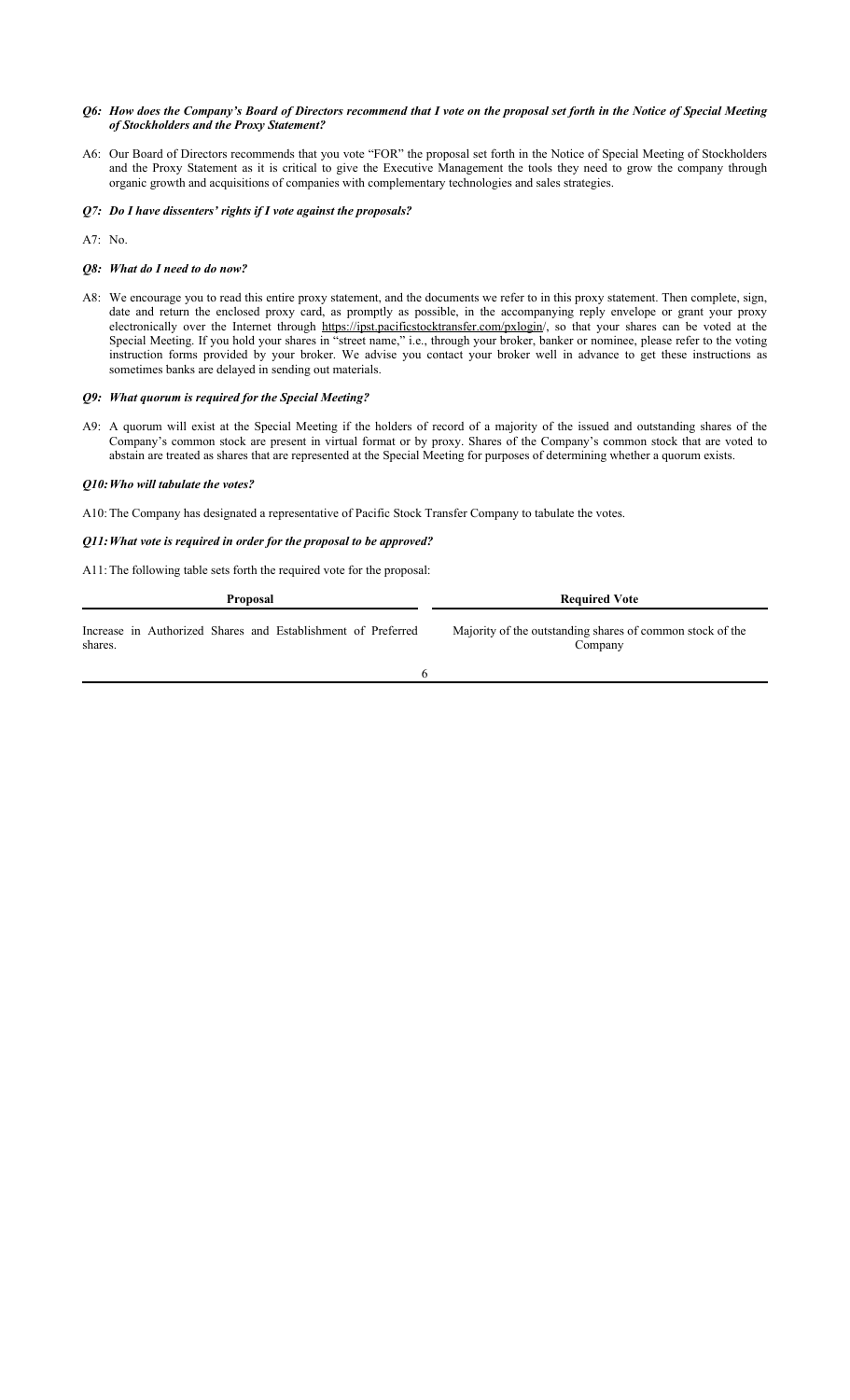#### *Q12: What are broker non-votes?*

- A12: Broker non-votes are shares held by brokers that do not have discretionary authority to vote on the matter and have not received voting instructions from their clients. Brokers holding shares of record for customers generally are not entitled to vote on "nonroutine" matters, unless they receive voting instructions from their customers. The Proposal is a non-routine ratification. **Shareholders must instruct brokers to vote on their behalf in favor of this Proposal.**
- *Q13: How do I vote my shares if I am a record holder?*
- A13: If you are a record holder of shares (that is, the shares are registered with our transfer agent in your name and not the name of your broker or other nominee), you are urged to submit your proxy as soon as possible, so that your shares can be voted at the meeting in accordance with your instructions. Stockholders may vote online on or before the Special Meeting, or by one of the following methods:
	- *By Internet*. https://ipst.pacificstocktransfer.com/pxlogin/;
	- *By Mail*. If you received our proxy materials in the mail, you can complete, sign and date the included proxy card and return the proxy card in the prepaid envelope provided. Pacific Stock Transfer, 6725 Via Austi Pkwy, Suite 300, Las Vegas, Nevada 89119

#### *Q14: How do I vote my shares if I hold my shares in "street name" through a bank, broker or other nominee?*

A14: If you hold your shares as a beneficial owner through a bank, broker or other nominee, you should have received instructions on how to vote your shares from your broker, bank or other nominee. Please follow their instructions carefully. You must provide voting instructions to your bank, broker or other nominee by the deadline provided in the materials you receive from your bank, broker or other nominee to ensure your shares are voted in the way you would like at the Special Meeting.

#### *Q15: If my bank, broker or other nominee holds my shares in "street name," will such party vote my shares for me?*

A15: For all "non-routine" matters, not without your direction, your broker, bank or other nominee will be permitted to vote your shares on any "non- routine" proposal only if you instruct your broker, bank or other nominee on how to vote. Under applicable stock exchange rules, brokers, banks or other nominees have the discretion to vote your shares on routine matters if you fail to instruct your broker, bank or other nominee on how to vote your shares with respect to such matters. The proposals to be voted upon by our stockholders described in this proxy statement are "non-routine" matters, and brokers, banks and other nominees therefore cannot vote on these proposals without your instructions. Therefore, it is important that you instruct your broker, bank or nominee on how you wish to vote your shares.

You should follow the procedures provided by your broker, bank or other nominee regarding the voting of your shares of the Company's common stock. Without instructions, a broker non-vote will result, and your shares will not be voted, on all "nonroutine" matters.

#### *Q16: What is a proxy?*

A16: A proxy is your legal designation of another person, referred to as a "proxy," to vote shares of stock. The written document describing the matters to be considered and voted on at the Special Meeting is called a "proxy statement." Our Board of Directors has designated Michael O'Connor with full power of substitution, as proxy for the Special Meeting.

#### *Q17:* **If a stockholder gives a proxy, how are the shares voted?**

A17: When proxies are properly dated, executed and returned, the shares represented by such proxies will be voted at the Special Meeting in accordance with the instructions of the stockholder. If no specific instructions are given on properly-executed returned proxies, however, the shares will be voted in accordance with the recommendations of our Board of Directors as described above. If any matters not described in this proxy statement are properly presented at the Special Meeting, the proxy holders will use their own judgment to determine how to vote your shares.

#### *Q18: What happens if I do not vote or return a proxy?*

A18: A quorum will exist at the Special Meeting only if the holders of record of a majority of the issued and outstanding shares of the capital stock of the Company entitled to vote during the virtual Special Meeting online or by proxy. Your failure to vote on the proposal, by failing to either submit a proxy or attend the virtual Special Meeting if you are a stockholder of record, may result in the failure of a quorum to exist at the Special Meeting.

#### *Q19: What happens if I abstain?*

A19: If you abstain, whether by proxy or online in virtual presence at the Special Meeting, or if you instruct your broker, bank or other nominee to abstain your abstention will not be counted for or against the proposal but will be counted as "present" at the Special Meeting in determining whether or not a quorum exists.

#### *Q20: Can I revoke my proxy or change my vote?*

A20: You may change your vote at any time prior to the vote at the Special Meeting. To revoke your proxy instructions and change your vote if you are a holder of record, you must (i) vote again on a later date on the Internet (only your latest internet proxy submitted prior to the Special Meeting will be counted), (ii) advise our Secretary at our principal executive offices 271 Brock Street Peterborough Ontario Canada K9H 2P8, in writing before the proxy holders vote your shares, (iii) deliver later dated and signed proxy instructions (which must be received prior to the Special Meeting. If you hold shares in "street name," you should refer to the instructions you received from your broker, bank or other nominee. Attendance in and of itself at the virtual Special Meeting will not revoke a proxy. For shares you hold beneficially but not of record, you may change your vote by submitting new voting instructions to your broker or nominee or, if you have obtained a valid proxy from your broker or nominee giving you the right to vote your shares, by attending the virtual Special Meeting and voting online.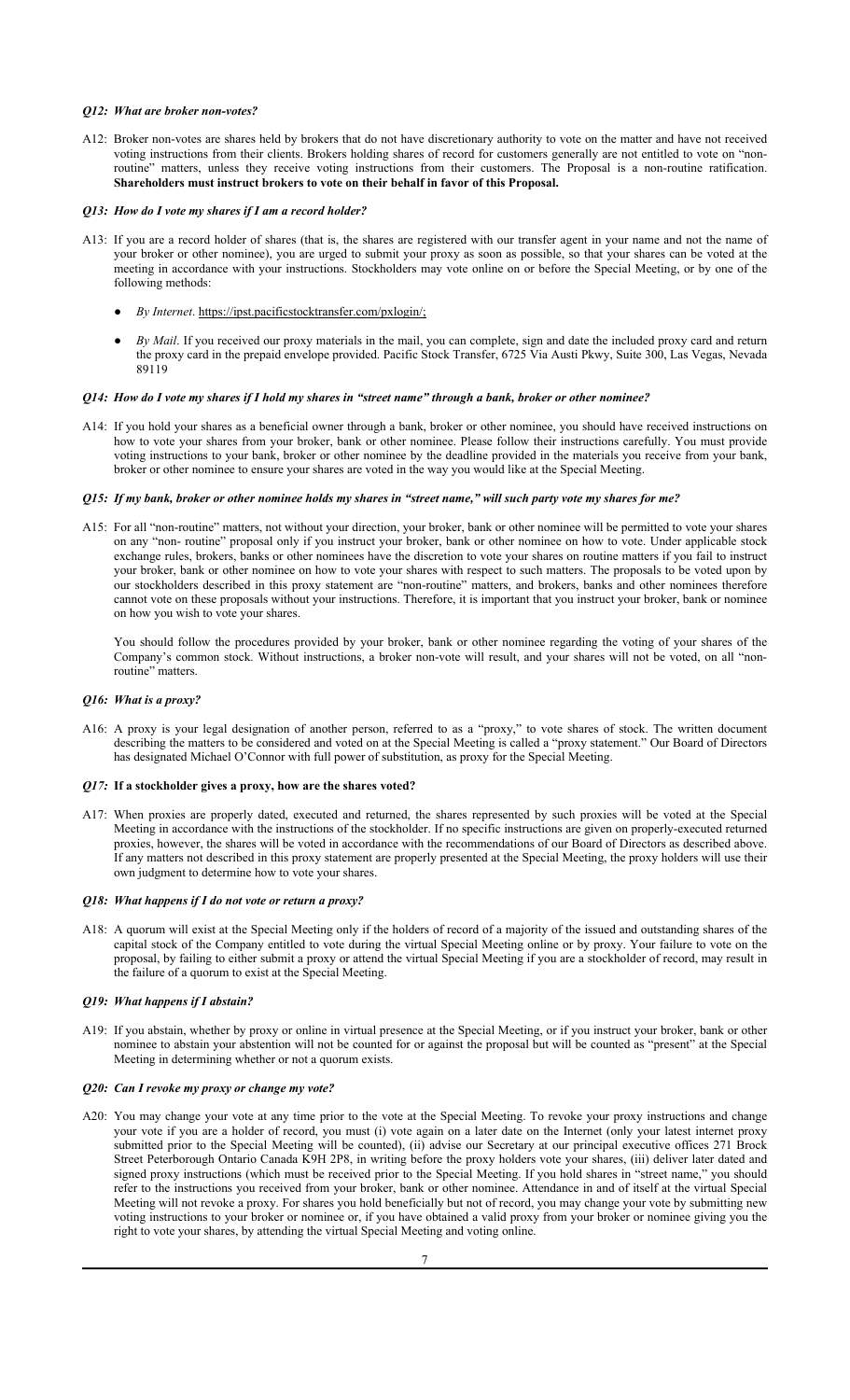#### *Q21: If I want to attend the Special Meeting, what should I do?*

A21: In order to participate in the virtual Special Meeting, register early by following this link https://audience.mysequire.com/webinarview?webinar\_id=cd01eb30-f9f1-4505-9fad-46fd1202e34f. Shareholders will be able to listen and vote from their home or from any location by dialing in or joining through the meeting link.

#### *Q22: What should I do if I receive more than one set of voting materials?*

A22: You may receive more than one set of voting materials, including multiple copies of this proxy statement and multiple proxy cards or voting instruction cards. For example, if you hold your shares in more than one brokerage account, you will receive a separate voting instruction card for each brokerage account in which you hold shares. If you are a stockholder of record and your shares are registered in more than one name, you will receive more than one proxy card. Please complete, date, sign and return (or vote via the Internet with respect to) each proxy card and voting instruction card that you receive to ensure that all of your shares are counted.

#### *Q23: What is "householding"?*

A23: We have adopted a procedure approved by the U.S. Securities and Exchange Commission (the "SEC") called "householding" for stockholders who have the same address and last name and do not participate in electronic delivery of proxy materials. In some instances, only one copy of the proxy materials is being delivered to multiple stockholders sharing an address, unless we have received instructions from one or more of the stockholders to continue to deliver multiple copies. This procedure reduces our printing costs and postage fees.

We will deliver promptly, upon oral or written request, a separate copy of the applicable materials to a stockholder at a shared address to which a single copy was delivered. If you wish to receive a separate copy of the proxy materials you may call us at 1-800-785-7782 and leave a detailed voice mail with a contact number or send a written request to Rainmaker Worldwide Inc., 271 Brock Street Peterborough Ontario Canada K9H 2P8, Attention: Secretary. If you have received only one copy of the proxy materials and wish to receive a separate copy for each stockholder in the future, you may call us at the telephone number or write us at the address listed above. Alternatively, stockholders sharing an address who now receive multiple copies of the proxy materials may request delivery of a single copy, also by calling us at the telephone number or writing to us at the address listed above.

#### *Q24: Where can I find the voting results of the Special Meeting?*

A24: The Company intends to announce preliminary voting results at the Special Meeting and publish final results in a Form 8-K that will be filed with the SEC following the Special Meeting. All reports the Company files with the SEC are publicly available when filed at www.sec.gov.

#### *Q25: What if I have questions about lost stock certificates or need to change my mailing address?*

A25: You may contact our transfer agent, Pacific Stock Transfer at 1-800-785-7782, or by email info@pacificstocktransfer.com if you have lost your stock certificate. You may email info@pacificstocktransfer.com if you need to change your mailing address.

#### **Q26:** *Who can help answer my additional questions about the proposal or the other matters discussed in this proxy statement?*

A26: If you have questions about the proposal or other matters discussed in this proxy statement, you may contact the Company by E-mail at info@rainmakerww.com. Include "Special Meeting" in the subject line and limit your question to 4000 characters. Please limit your questions to the issue at hand as we are unable to respond to questions related to the business unless we communicate with all shareholders. We are intending to expand our communications team and communicate on the nature of the business on a more regular basis.

8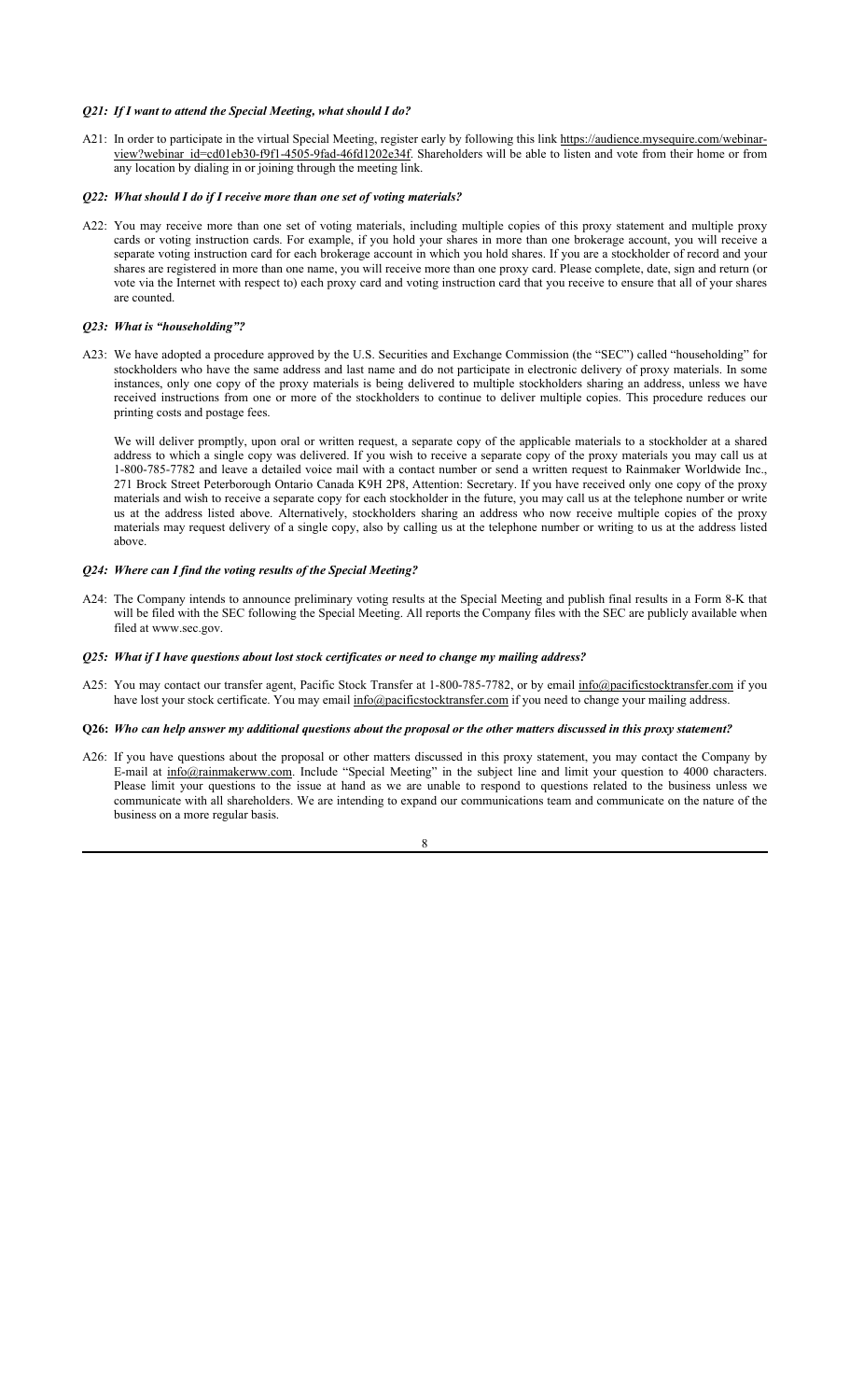#### **PROPOSAL TO INCREASE AUTHORIZED CAPITAL AND ESTABLISHMENT OF PREFERRED SHARES**

#### **Description of the Proposed Increase of Authorized Shares to 500 Million and the Establishment of One Million Preferred Shares**

#### **Reasons for the Changes in Authorized Capital**

Our Board of Directors believes that increasing authorized capital by 300 million shares and establishing one million preferred shares provides the Board and Executive Management with the tools it needs to finance the Company's business plan through to cash flow positive.

There is no current plan to issue the stock but the increase in authorized shares affords the Board and Executive Management the opportunity to grow the Company with the most cost-efficient forms of financing. Establishing preferred shares allows the Company to raise equity financing without sacrificing voting rights for the holders of common stock.

In the event shares are issued it will be for the following reasons –

- General purpose funding for wages and salaries, travel and related expenses currently the spending level is low and will only increase as revenue is created and increases;
- Acquisitions of companies with complementary technology or sales pipelines. Such acquisitions would have to be value accretive immediately with revenue and positive cash flow. There are a few opportunities in the acquisition pipeline that fit these criteria. Any acquisition will need to be passed unanimously by the board after being reviewed and vetted by an Acquisition Committee (to be formed prior to shareholder meeting June 29, 2022);
- Building inventory so that projects can be developed and implemented in real time; and
- Any costs related to the formation of Joint Ventures to support Water-as-a-Service Projects.

The Board and Executive Management believe that this is a critical step in building value for all stakeholders now that markets and logistics channels are open.

## **Consequences of the Changes in Authorized Capital**

This will not have any negative effect on current shareholders as the shares are not being issued, they are just simply being authorized. There are no imminent plans to issue shares, but it allows the Company to gain access to capital in the future and acquire companies and technologies that are value accretive. This is a standard corporate action for companies in the development phase of growth.

The authorized capital stock of RAKR currently consists of zero shares of preferred stock, and 200,000,000 shares of common stock, 0.001 par value per share.

#### **Required Stockholder Vote and Recommendation of Our Board of Directors**

Approval of the increase in authorized capital to 500 million shares of common stock and establishment of one million preferred shares with no voting rights requires the affirmative vote of a majority of the outstanding shares of common stock of the Company. An abstention is effectively treated as a vote cast against this proposal.